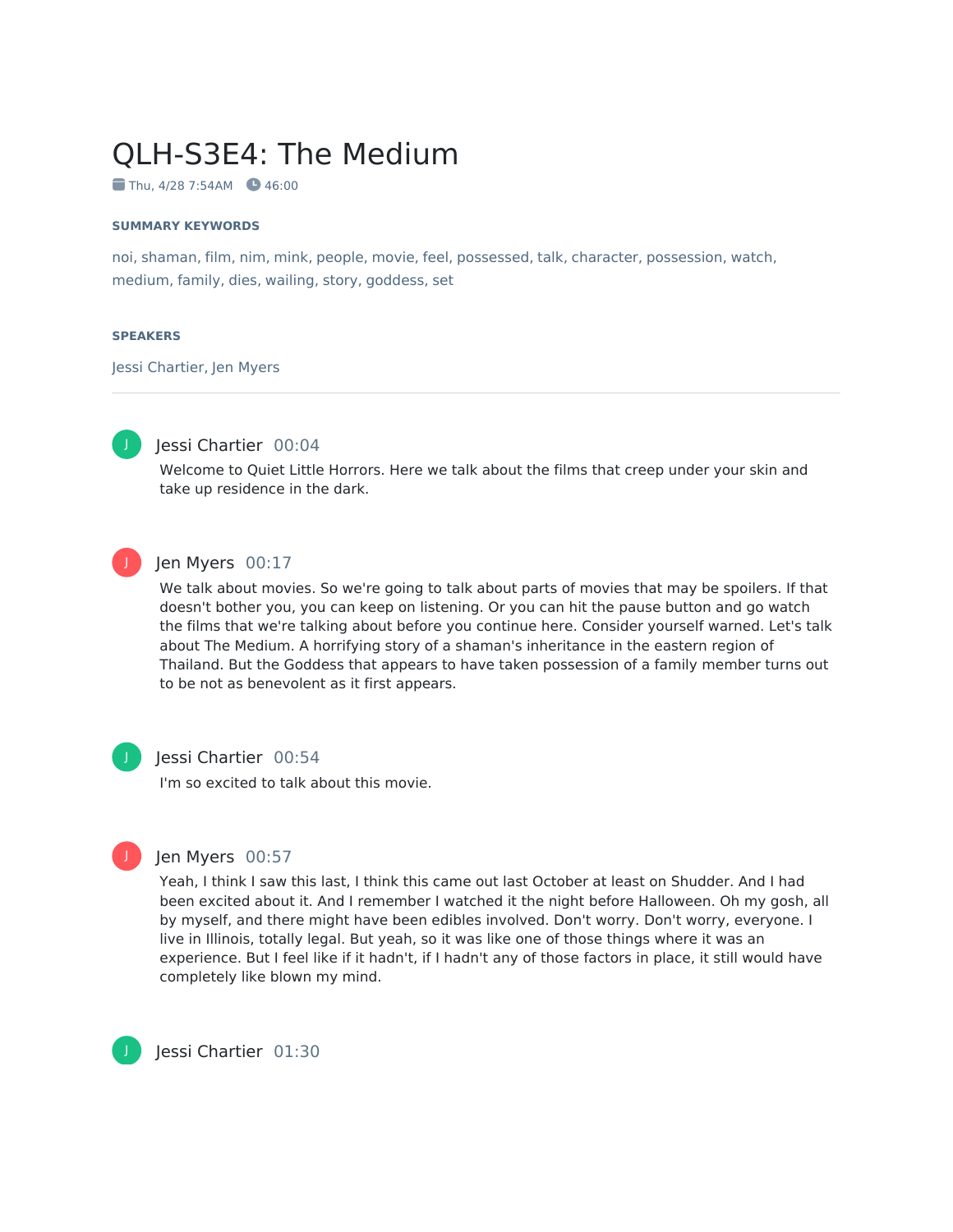It was so good. Like I it was so good. All right. So there's so much for us to unpack here. This is one of the reasons I'm so excited about talking about this movie. You know, just like every other film that we've talked about, or at least specifically about law, Your Honor, which we just mentioned, the synopsis of this movie has like, that's like the surface level. That's just like the actual storyline. But the subtext of this and the sub story of this house was just so good. I mean about it. So okay, I got so much going on in my brain right now,

#### Jen Myers 02:08

J

J

I know you want to start out with like, we can go cover base, because you know, it's interesting, you say that I agree with you, 100%. But I have I think that this film is probably taken just more as a kind of almost traditional horror, evil possession type film. And I feel like you can watch it on that level and enjoy it. It's cool, right? But I feel like that's the package that comes in. But they're like, I think unpack is the right word here because I think there's so much else going on in there. But yeah, ultimately, it's just okay, we're in Thailand. We are in an area where there are like folk religions, and like local gods and goddesses and the documentary that we're watching, which is the word mockumentary sounds like comedy. I hate to use it in this context. But it is a fake documentary. This is not real. But it is presented in a documentary format, about a shaman who is connected with and sometimes possessed by this one goddess. And so we start following the shaman and her interactions with I don't know what what's the word for her, I guess her clients or the people that come to ask favors of her or that she does work for and then things start getting weird.

#### Jessi Chartier 03:24

Yeah, I just I loved how they set this up to as a documentary where it's I loved the theme throughout the movie, of what is this relationship between the people and their deities, and there's the spirits of the world. You know, like they do such a beautiful job of leveraging the documentary style to really kind of create this sense of exposition in the front end to kind of talk about everything has a spirit. This is what it means to be a shaman. This is what it doesn't mean to be a shaman, right. And I really liked how they debunked a lot of myths right off the gate and set us up to really love this to love. Nim is such a great character. It's she's the shaman. And she's just really down to earth really smart, really just approachable. And things start to go a little sideways, when she goes to her brother in law's funeral. So she has a sister, an older sister and a brother, and she goes to them and there's family tension. And that for me, is when the story begins, because the movie you talked about the possession storyline being the vehicle for the rest of the the actual story. I mean, the actual story is about this family. And, again, spoiler alert, the relationship between the sisters and how the older sister was supposed to be the shaman and she did denied it she read disregarded it and said I don't she rejected it. It was flat out rejection. And so the younger sister became the shaman became basically the medium for their local god or goddess.

#### Jen Myers 05:13

Yeah. And just to be clear on that, like not necessarily happily, like she saw it as a duty that she must fulfill because her older sister had rejected that duty. So she had to do it. I just think that is an important part of her character, where and not in a she's not in a martyr way where she's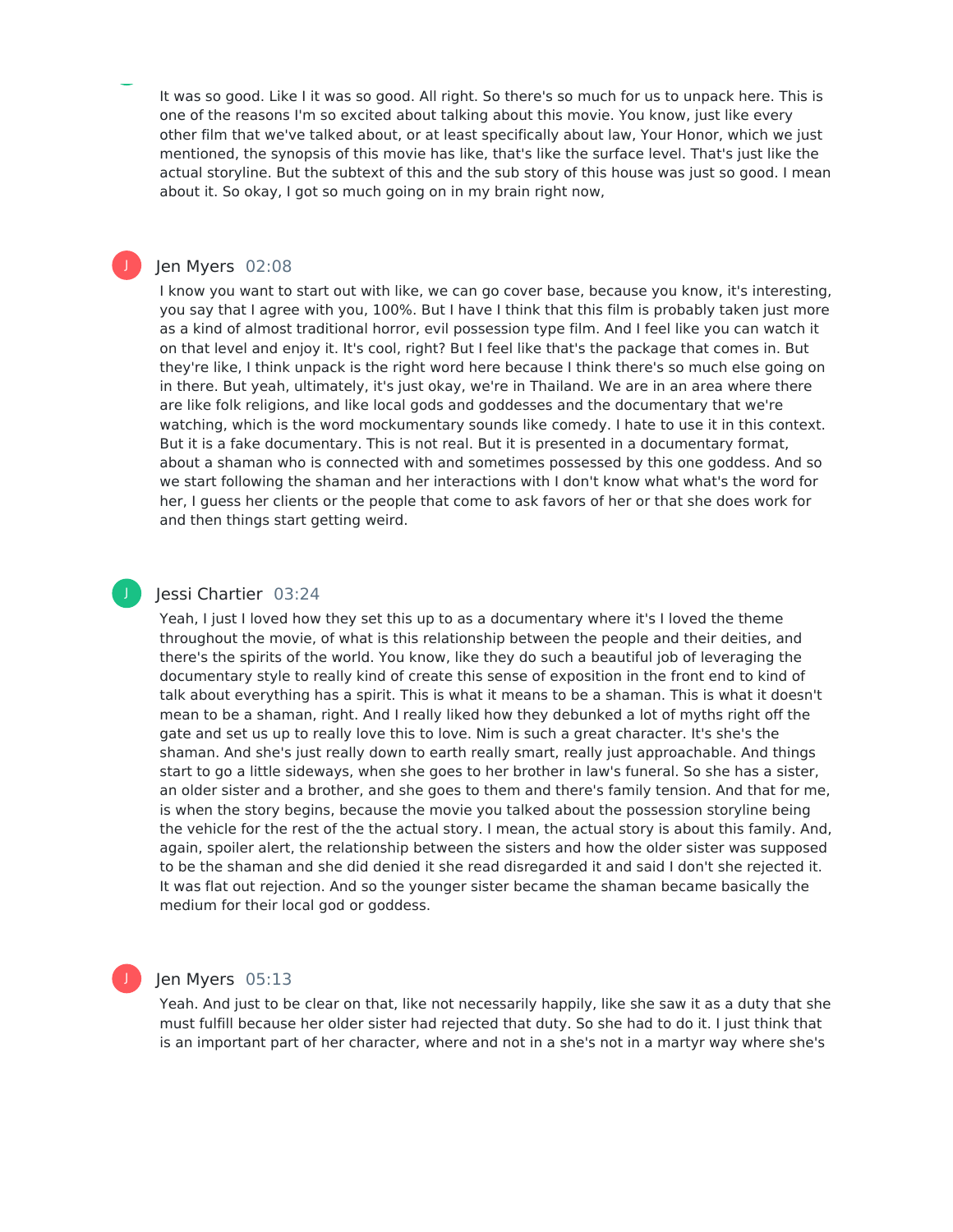like, Oh, I had to do this because my sister did it. No, but in a, like you mentioned before, she does have this very down to earth quality, where she saw this as well, this is my duty to do this, and I will meet my duty as you know, squarely as I can. And there is something that is Yeah, it really speaks to her character. And that respect.

#### Jessi Chartier 05:50

It really does. And it speaks to, I mean, all of the characters, right, like the fact that the older sister rejected becoming the medium, and decided to convert to Christianity, like completely changed her religion in order to avoid it, and ended up having children like marrying and having children and just trying to like, almost rebel against her. It's not destiny. But it was just kind of the expectations the world had of her.

## J

J

#### Jen Myers 06:20

Yeah, she went totally the opposite direction, as much as she could,

## J

#### Jessi Chartier 06:24

as much as she could. And then of course, like, the in between sublines are things like, well, she was supposed to be the shaman. And so now she married a man that has a cursed family. And so of course, the fact that she has a daughter then who also has potential to be mediums for spirits, within a curse family is a recipe for disaster. So like that it's set up very nicely for why these things happen to this girl mink, and why in this way they happen. So like the pieces are all set up to have the explanation of why all of this is happening very cleanly, very neatly, very nice. I loved it, that it was great. I also love the fact that even though it was set up neatly, there were a few red herrings along the way. So it still felt like a reveal at the end or not the end, but it felt like you were still trying to figure out why she was being possessed that kind of stuff. But really, the story comes through for the sisters and their dynamics together. I mean, like, when NIMH shows up to the funeral, the first interactions we see is with her brother, who is berating her for not coming to visit more often. And it's just like, oh five family dynamics.

#### Jen Myers 07:43

J

J

Well, yeah, no, they're the same everywhere. Yeah. And like personally, I didn't blame them for not visiting more often because they're constantly judging her for doing this. Like it's interesting. We talked about how the sister or sister is Noi. That's right. So there's noise. So we talked about knowing, you know, kind of not accepting the Goddesses gift and not becoming a shaman. But like she does do noi does do kind of what larger society finds more acceptable. So there's still kind of a little bit of a judgment for Nim for pursuing shamanism, and like I think a lot of people and you mentioned that everybody kind of the group and the family they have converted to Catholicism. Isn't that correct? So you have which I think is slightly unusual for Thailand even as far as I could understand.

Jessi Chartier 08:29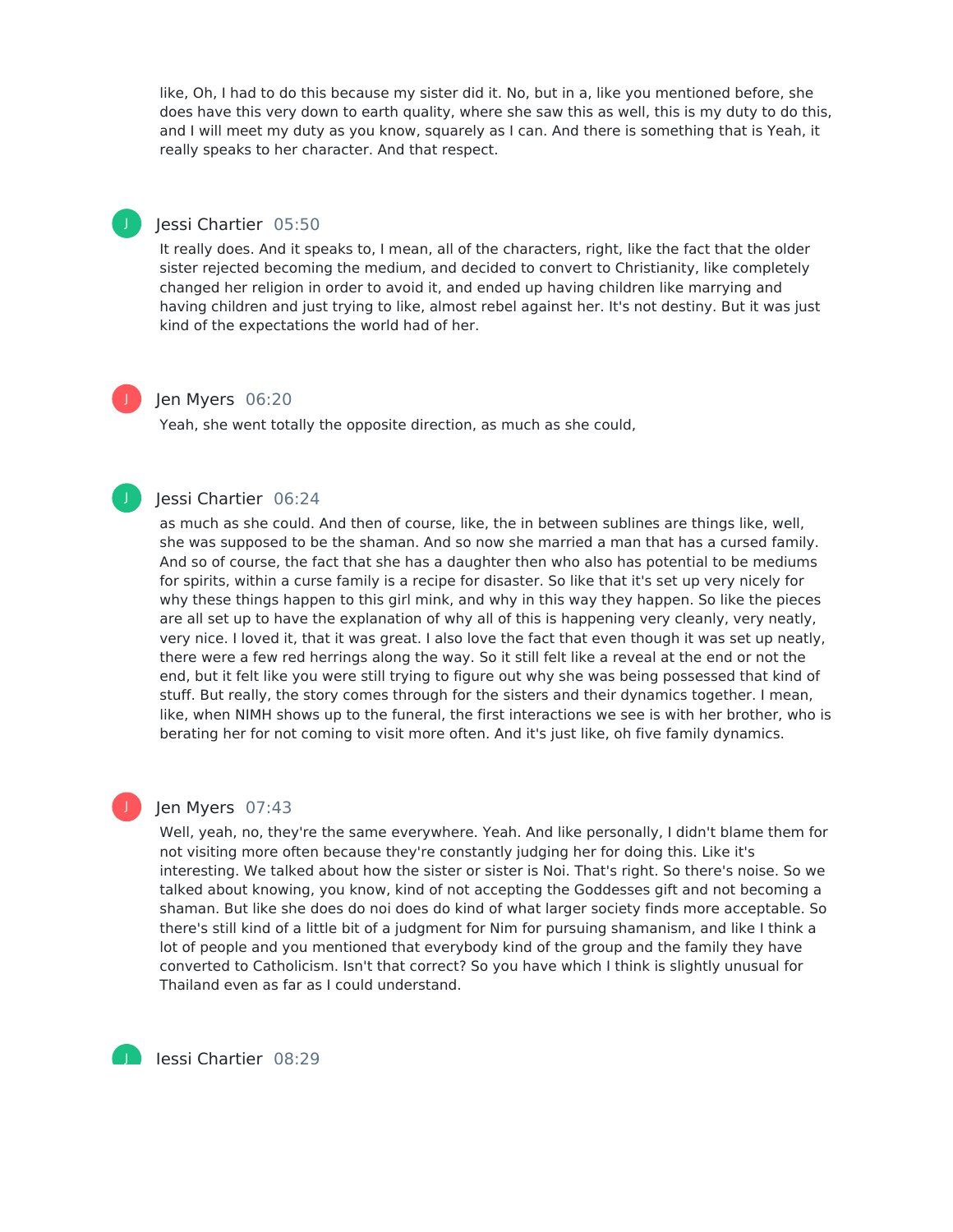I don't I think their brother Manat? I don't know if he's converted. Yeah, only person we ever see in the actual church is Noi

#### Jen Myers 08:42

Jessi Chartier 08:29

J

J

But she seems like hardcore into it. Like she went all in, but which I think is part of that thing. So but it does feel like even you know, the brother is like, why are you doing this? But also like, Why aren't you coming back here more? You know, there's a lot of like, I was kind of on Nim's side, you know, for a lot of this is like, Well, I wouldn't want to be around these people either because they treat her like a outsider even as they're complaining that she because I think what they're really complaining about is that she's not conforming to what they're expected of her and she's off on her own following this goddess doing the shaman thing. And they I think there's even beyond Noi I think that a lot of people think it's kind of silly. They don't seem to like really be as into it. And so Nim is set up as kind of this outsider, which is even again, to my mind. I think it was more kind of I found it admirable that she still was taking her duties so seriously because she was paying a social price for it. You know, but yeah, there's there's a lot of things set up and yeah, you've got the interaction in the within the family. And then I think it's really interesting about how this that is what mostly is going on in the beginning of the film. And you don't even really get into how it's affecting Mink who's Noi's daughter, Nim's niece until later and you realize this is all ends up kind of falling on Mink's head and she's the young girl who ends up inheriting this mess is basically, and she's the one that gets caught in the middle. And then, you know, it turns into what ends up happening to her throughout the whole film. But I think this is another film that is we I think we talked about this when we talked about La Llorona, and I think we talked about it in Relic, too. This is another film where a young woman is having to deal with these very messy inheritances that she has to deal with from other people in her family

#### Jessi Chartier 10:25

J

J

100% And to go back circle back for a second to Nim and talking about how she's an outsider in her family. She's also an outsider in the shaman area, too. Because the you know, she's got other colleagues who are also Shaman. And there's a scene where she meets up with a Santi. I think it's what's his name? Hold on. I gotta look this up. I want to get it right, Santi. He meets she meets up with Santi who is another Shaman. But who is more aligned to the overt shamanism, if you will. I don't know how quite to explain it. But it's the stereotypes of Shaman. So like speaking in tongues, really bombastic, ceremonial

#### Jen Myers 11:09

performance. And I don't say that a disrespectful way, because he seems to be like open about the fact that he does things in a way that entertains people.

#### Jessi Chartier 11:18

That's exactly what that's exactly what he says. So Nim says, I can't believe you're still hanging out with these fools. And he says, I have to make a living. So like. So even within the shaman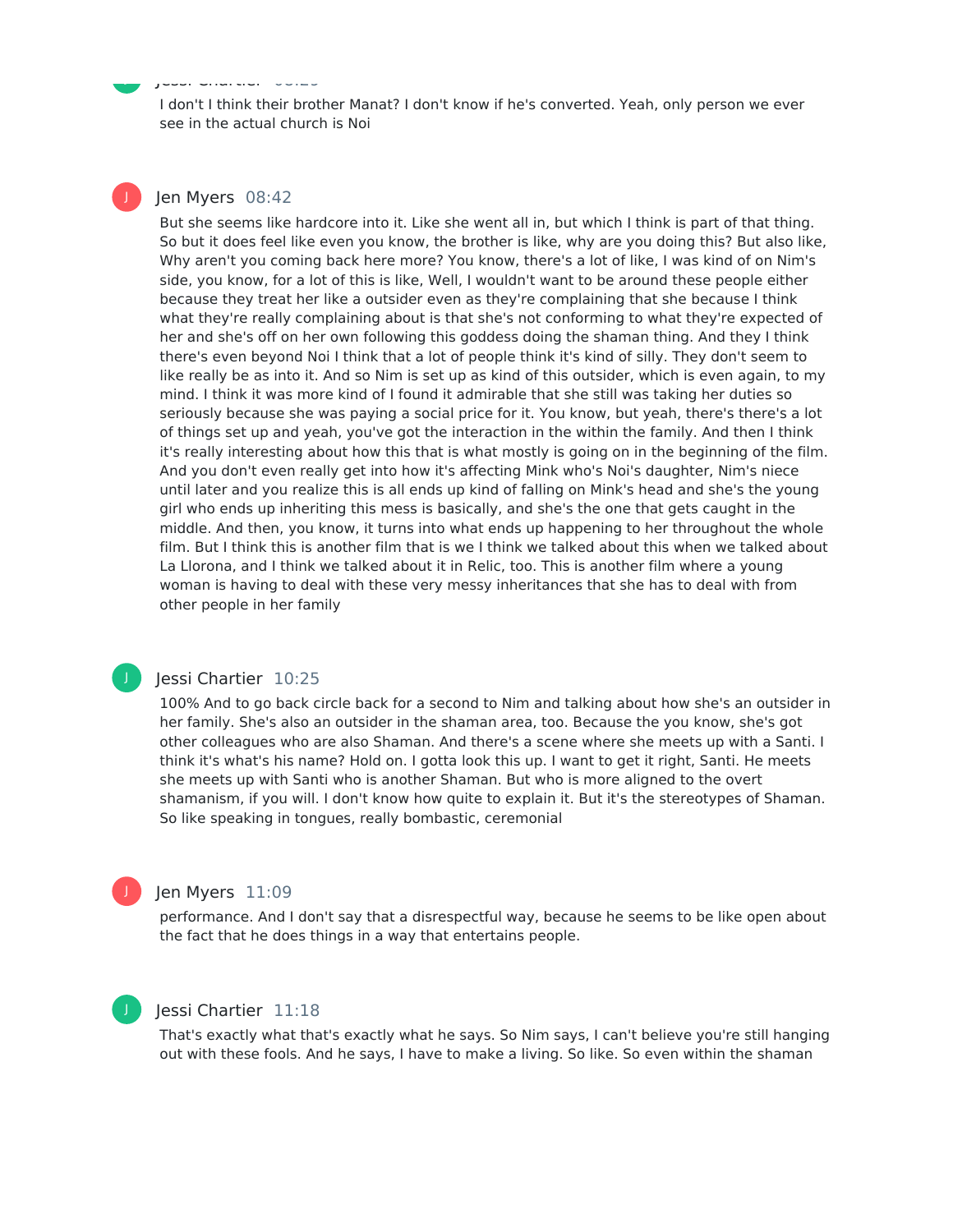community, and every other shaman that we see, which are not very many, by the way, in the this documentary, they're all on that extreme end of it. And Nim is the only one we see who is like a seamstress and just meets with people in their, in their rooms or their houses and heals them. Like she believes in it.

#### Jen Myers 11:49

She takes it seriously. And not and and again, like the film, like you mentioned earlier, the film establishes early on what it has, like, you know, the interviews with Nim is, you know, Nim very clearly says like, if you have cancer, I'm going to tell you to go to a doctor, I can't fix that, you know, and she so she's not this kind of delusional, you know, I believe in everything type person, they show her as a very practical person who does sincerely believe in what she does. And that's what I think is so attractive to her attractive to her character were that she is taking all of this seriously in the proper context.

#### Jessi Chartier 12:24

Yeah, there's a sense of respect. Oh, yes, of just sacred and a true sacredness to this. And I mean, the the wails that she has when she sees the statue of her goddess destroyed is like,

## J

J

J

#### Jen Myers 12:37

oh, it's really heartbreaking. It's so heartbreaking. Yeah, that was a really emotional moment. Like, I felt that in the movie, because you have throughout this film, you've already at least again, I was so connected with Nim. And so when that happens, you immediately like, Oh, this is horrible. And she must feel so much pain for that. That's what I felt. And it was yeah, it's a really awful moment.

## J

#### Jessi Chartier 13:02

It's an awful moment, but and it's so genuine, like, there's just I'm getting chills thinking about it. Like it's just such a genuine cry of sorrow of anger. It's just like, it's almost like she saw her child dead. Like, it's just unbelievable. And the other women in the family are. It's interesting, because like, you know, it doesn't have that sense of sacredness to anything until the very end. And it's not even the sacredness to the Goddess. It's the sacredness to her daughter,

### Jen Myers 13:37

or anything, you know, something that I thought was interesting that I think gets to what you're talking about is early on, we learned that so Noi, there's no way to get around this she her job or her business at a market is she deals in dog meat. And in the documentary, the filmmakers ask her straight out is like, Is it strange that this is your job? But you have a pet dog at home? And she's like, No, it's totally different. And there's no cognitive dissonance there. I mean, there is but like, she doesn't understand that there could be something like she doesn't understand why they're asking her that question. She doesn't see anything different. So I feel like it points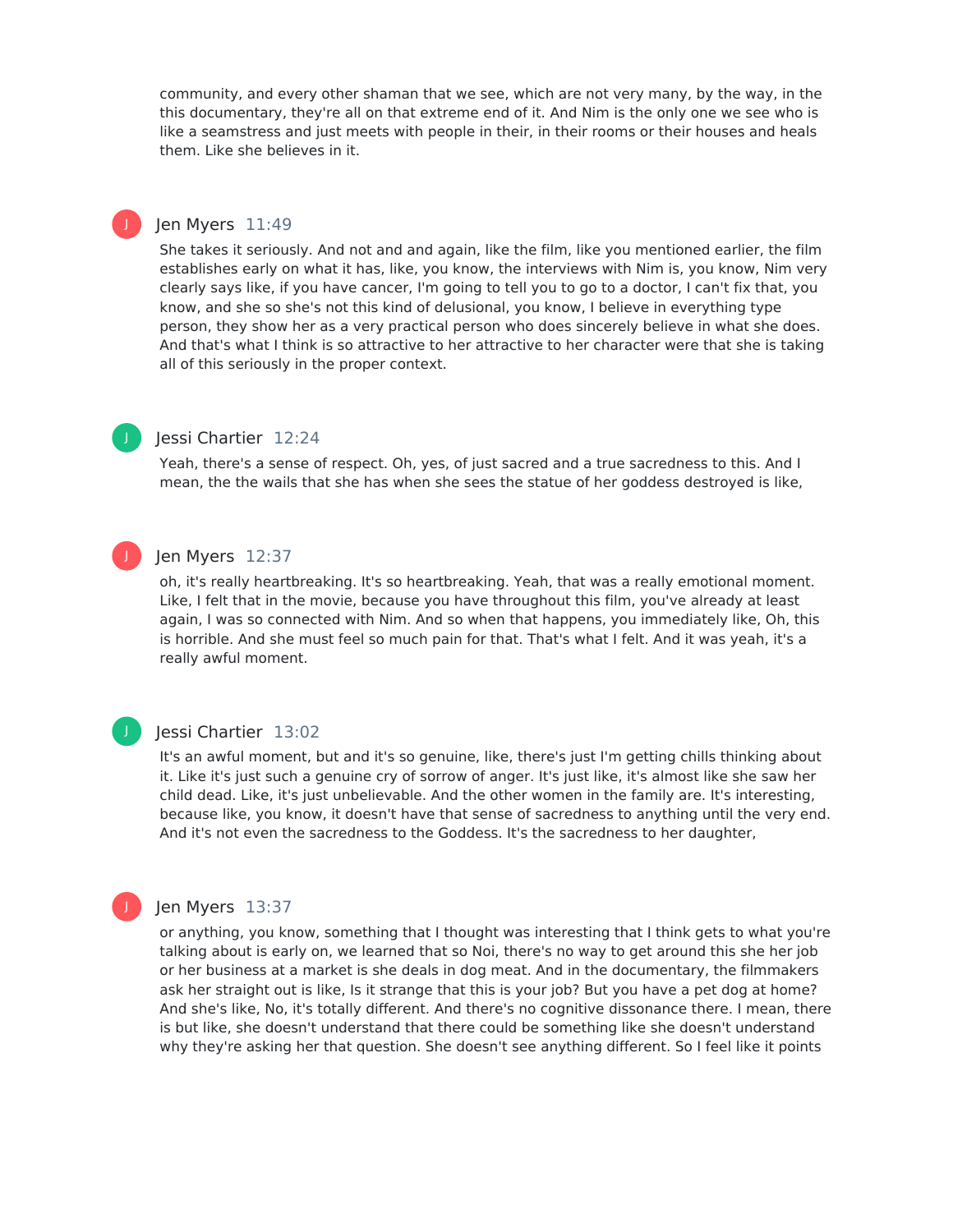to something in her character where she can compartmentalize all these different Yes. And I think that that's going to what you're talking about there to where there is no kind of bedrock sacredness, everything is what she just what she needs to be arranged for her own convenience, basically.

#### Jessi Chartier 14:31

Yes, yes. And there's that constant disregard of past of belief system. Like there's just like a such a distancing. There's like this desire to distance oneself. And we felt that a little bit in law, Your Honor, as well. It's like, there's this desire to distance oneself from your past or from your ancestry or from whatever it may be. There's like a sense of distancing. And it's not until Noi. Well, it's actually it's not until Mink tries to commit suicide that Noi is. She actually says I surrender. Like she has a moment of like, I surrender. And I love the fact that the translators decided to use that term as opposed to I give up. Because there's a very big difference between I give up and I surrender. Right. And I just think that I hope that was intentional.



J

#### Jen Myers 15:32

Yeah, I think so too. It's an acknowledgement that there is something that she has been holding at bay, and that she's acknowledging in that moment that that thing is more powerful than she is.



#### Jessi Chartier 15:42

Giving up means that you're walking away surrendering means that you are relinquishing control, but remaining, and there that's like a really fine difference. But it's very potent.

#### J

#### Jen Myers 15:53

Right? Yeah. And I think there's a lot in this about, you know, it's such a huge thing that you you hit on there is this ancestral inheritance. And that's something that I like, again, I think has come up in a lot of films that we've talked about recently, clearly with the mini for this month, which is La Llorona, where we have a general who had committed war crimes, and has to deal with not only those crimes and consequences for those crimes, but what that does to his family, it had to deal with what that means, and what have actions have done to them. And so we have something similar is we've got kind of this microcosm of that Nim and Noi, and you know how, who's become a shaman and all of that stuff. And then what what starts to happen, some Mink, but also like you mentioned this earlier, something to not forget. And this whole story is that when boy refused the Goddesses gift, and then she married a person of a family who I forget the whole details of what actually happened, right, but they owned a company. There was a disaster at their factory. Is that correct?



#### Jessi Chartier 16:55

Yeah. So I just watched it every watch this last night. So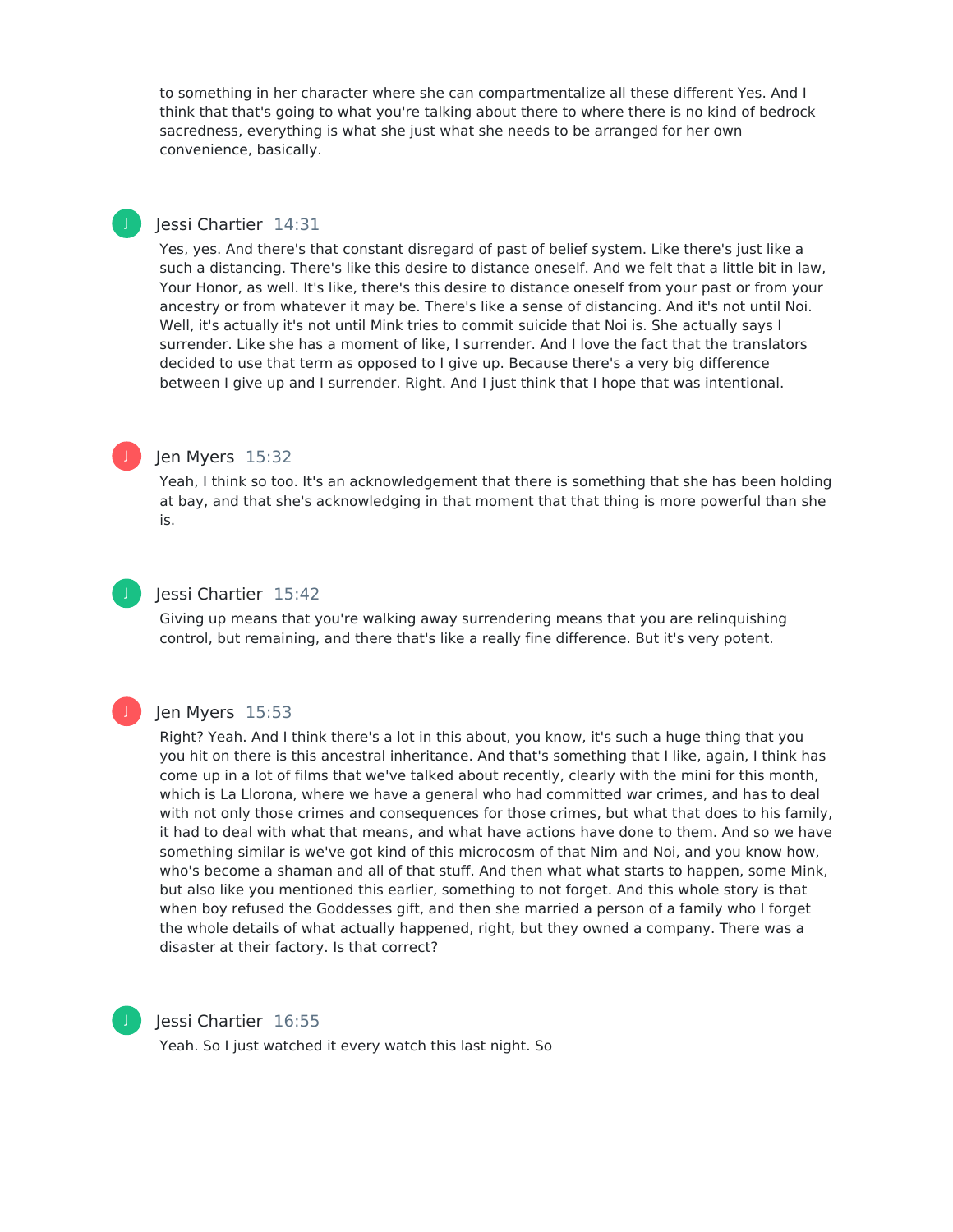

J

#### Jen Myers 16:58

I mean, she's really Yeah, she marries into some bad shit. Basically,

#### Jessi Chartier 17:02

she really does marry into some bad stuff. So the history of the the husband that she married is that years and years ago, his family's ancestors. Ironically, it's kind of similar to what the general did went in and beheaded a bunch of native people. And so there was this genocide. And so they cursed this generals family, with his family, right for all of the men in the family will be punished basically, from there on out. So there was disaster after disaster. So like his grandfather, owned a textile mill, and the laborers revolted. And his reaction to the laborers revolting was to burn them down in the factory. Sure, right. And then went to burn it down in the fact that's what it was, they burned him down in the factory, claiming insurance money, when he was found out that it was fraud, that he set the fire and it was actually arson, he committed suicide. And then his father, something happened to his father, and I can't remember what that was. But then, of course, same thing happens to him, and then his son ends up dying. I don't want to spoil that little tidbit because it's not really relevant to the thread lines that we're talking about. That's one of the red herrings, right. That is one of the words. It does kind of play into the fact that the men of this family are cursed Yes, exactly. 100%. So it's so of course, you have on one side, this black magic, if you will, because you discover at the end that there are still families out there who are cursing this other family. With the I don't know if you notice that at the end, there was a doll. Yes. So you have this black magic that's following this family on the father's side. And then you have this medium of inheritance on the other side. And Santee says it best. He's like, when they started, they get halfway through an acceptance ceremony where basically it's saying, Yes, I will accept what you know, whatever goddess wants to enter into my body. And of course, they caught it halfway through. And Santee, the shaman says the best where he's like, she is like a car with the keys left in it. Anyone can drive her? Yeah. And it was like, Oh, that's a bad combo. Right,

#### J

#### Jen Myers 19:19

right. And I just want to say I feel like I was too harsh on Santi earlier. I just want to be clear that even though he acknowledges he does, he's the shaman who is a little bit more performative. That doesn't mean he doesn't know what he's doing. He just knows how to play it up as because he wants to make his money and I respect that. But he also I just want to make it clear, like he also understands what's going on in this and becomes like an ally.

#### J

#### Jessi Chartier 19:43

Yes, yes. And I'm a huge advocate, like he is actively willing to do very dangerous things in order to help mink and he does say he's like, this is a very dangerous ceremony that we're going to be performing right.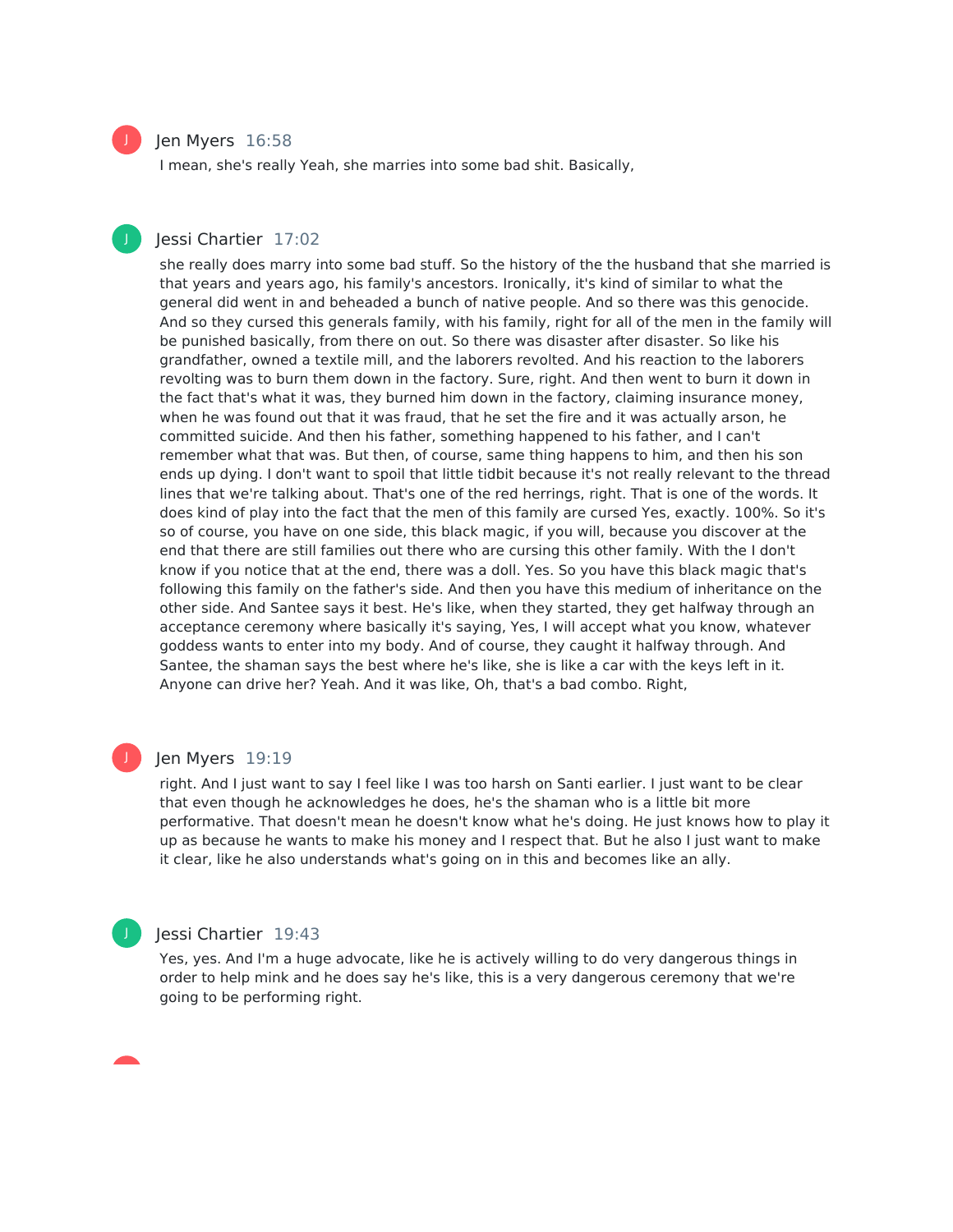

J

J

#### Jen Myers 19:58

Yeah, I mean, I feel like this we should do dig a little bit more into Mink and what goes on so because we've kind of walked around this and like even know, the starts with the sisters, the daughter Mink is really who we follow through, you know most of the rest of the film. So basically she's this starts with her displaying very strange behavior. She seemed to have like, you know, personalities of like different people, she becomes hypersexual, she seems to be going through some, like actual, like, abdominal pains and things like that, and just just, you know, really acting in ways that were completely not how she acted beforehand. And that's when we find we kind of give the spoiler This is a bit of a red herring, but her brother Mack, killed her. He killed himself well, okay to wait. He had died from a motorbike accident, they thought. And then they found out that they the two siblings have had an incestuous relationship and he killed himself. That's isn't that what happens? Yes. So they think that has a part to do with it. And I think that don't they come to the conclusion that I think Noi decides that she is being or Mink is being punished for her own refusal to become a shaman. And so they're like, Okay, we gotta fix this. So and so they tried to fix that. And it doesn't work.

#### Jessi Chartier 21:21

It doesn't work. And I love the fact that so the second time I watched it through, I picked up on a few more things to like, my assumption was that so that Mink was being possessed by the laborers who died in the fire. And she was being possessed by all of the angry spirits, because the laborers were like a conduit for it. So it wasn't just the past people that this family has killed. It's basically all of the angry snakes in the world, all of the angry trees that have died in the world. So she was being possessed by this congealing anger and evil that was just wrapped, like just ready to cause havoc. I don't know how else to explain it. Yeah.

#### Jen Myers 22:11

Well, and I think you're right when we talked about this earlier about making sure we think she's being possessed by evil. And not just like, I think traditionally, when we talk about these types of stories, or these type of films, we talk about demon possession. And I think that in the beginning, it may lean to shoot, she's being possessed by like one particular spirit. But it becomes clear by the end and to your point about what Santee says about how when that first ritual goes wrong, I think maybe in the beginning, she was only possessed by a spirit or maybe a small group of spirits. But then clearly, like when she gets opened up, she just is completely taken over by this like, collective basically. It's like the Borg.

#### Jessi Chartier 22:50

Yeah, that's it. Yeah, that's exactly right. That's exactly right. And I think that they did a really nice job of showing an attempt of possession like, like, she drinks all the time. She's hyper sexualized, like, she hears things when we see that even at her father's funeral, where she attacks one of her uncle's, she's like, What did you say to me? Did you curse me? Yeah. And it's just, and she'll be sitting drunk. I remember she was sitting drinking on a bench, and she's just talking to herself. And all of a sudden, she just goes, ha, yeah. And then she starts talking to herself again. And it's like, Oh, God.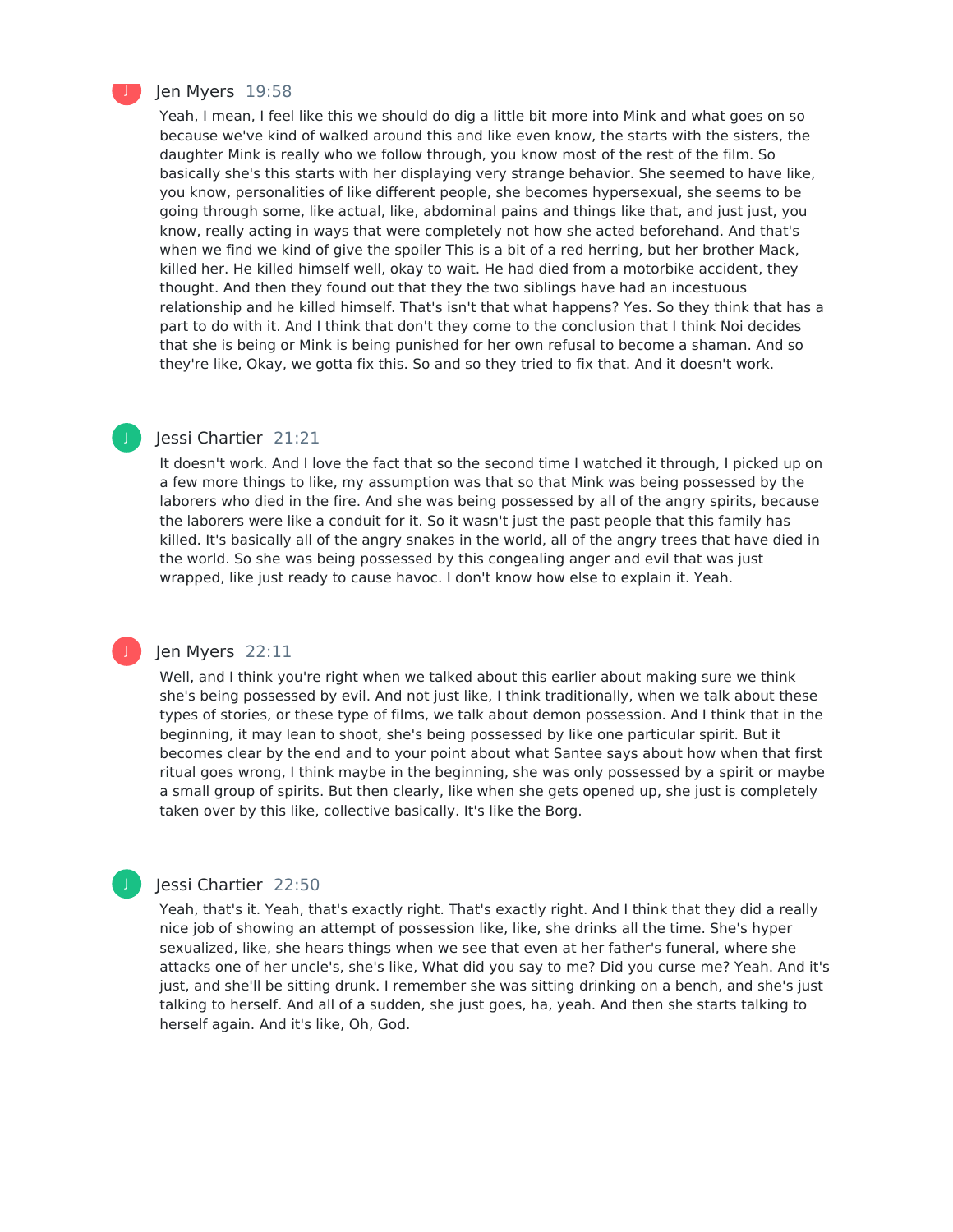

#### Jen Myers 23:28

Yeah, it's the escalation of misbehavior is probably what the is one of the just the straight ups like scariest parts of the film, right. And then when it really when a really sets in, which I think is right before they they're gonna do the exorcism ritual, basically, right. And things escalate a lot. And you start seeing what she's doing overnight, because they set up cameras, and that's what it starts getting real horror movie in there. And it is harrowing, and genuinely just straight up scary. I feel like this film, if I can say really quick, this film that. I've heard some people talk about this that like it kind of gets, I guess you could throw the word cliche around at the end, because there is a point where this turns into like very much what we've seen and a lot of like evil possession movies, and things like that. But here's the thing for me, it's like, it doesn't really do that until about three fourths of the way through the film. So for me, what's happening this whole time is that you're getting really pulled into these individuals' lives and what's going on with their lives. So by the time they start throwing these, these, you know, these tropes at you. I mean, for me, it was a moot point because I'm already hooked. I'm already into that. But that also because I'm so deep into these and the reality of these characters lives, these things like they scare the heck out of me because you're like in it, you know, you're like in this world, you're like there with these people. And then it starts getting really intense and that's what I sound really terrifying?

#### J

#### Jessi Chartier 25:01

I agree. i and the i was watching it last night with my husband. And at one point in time he's like, don't they tie her down or something like that?

## J

#### Jen Myers 25:10

Yeah. And it was like really needed to do that from the beginning.



#### Jessi Chartier 25:13

Yeah, but it was anyway. So I think that you're right in that. I also want to know, if the woman who played Mink, I don't think her name is Marilla. And then her last name starts with a G. Anyway, she, I think she must have been a dancer, or have had some kind of training. Because like the way her body movements in control of how she maneuvers is just outstanding, like, how she kicks her head forward at times and drops it and how she is able to manipulate her just how she tilts her head and look. So she is just fine. She is when she's full possession. She is very terrifying. And it's a beautiful contrast to where we saw her at the beginning. Who is this very sweet, beautiful young woman who is very happy with life and very, like, excited about her job. You know, like, she even says, Oh, this probably sounds like a beauty pageant. Like I love working with people and helping them find work like



#### Jen Myers 26:18

the very first do with her like I can remember it so clearly. Because it is it's so she's just Yeah, it's such a huge change, which is supposed to be because she is being possessed, you know, so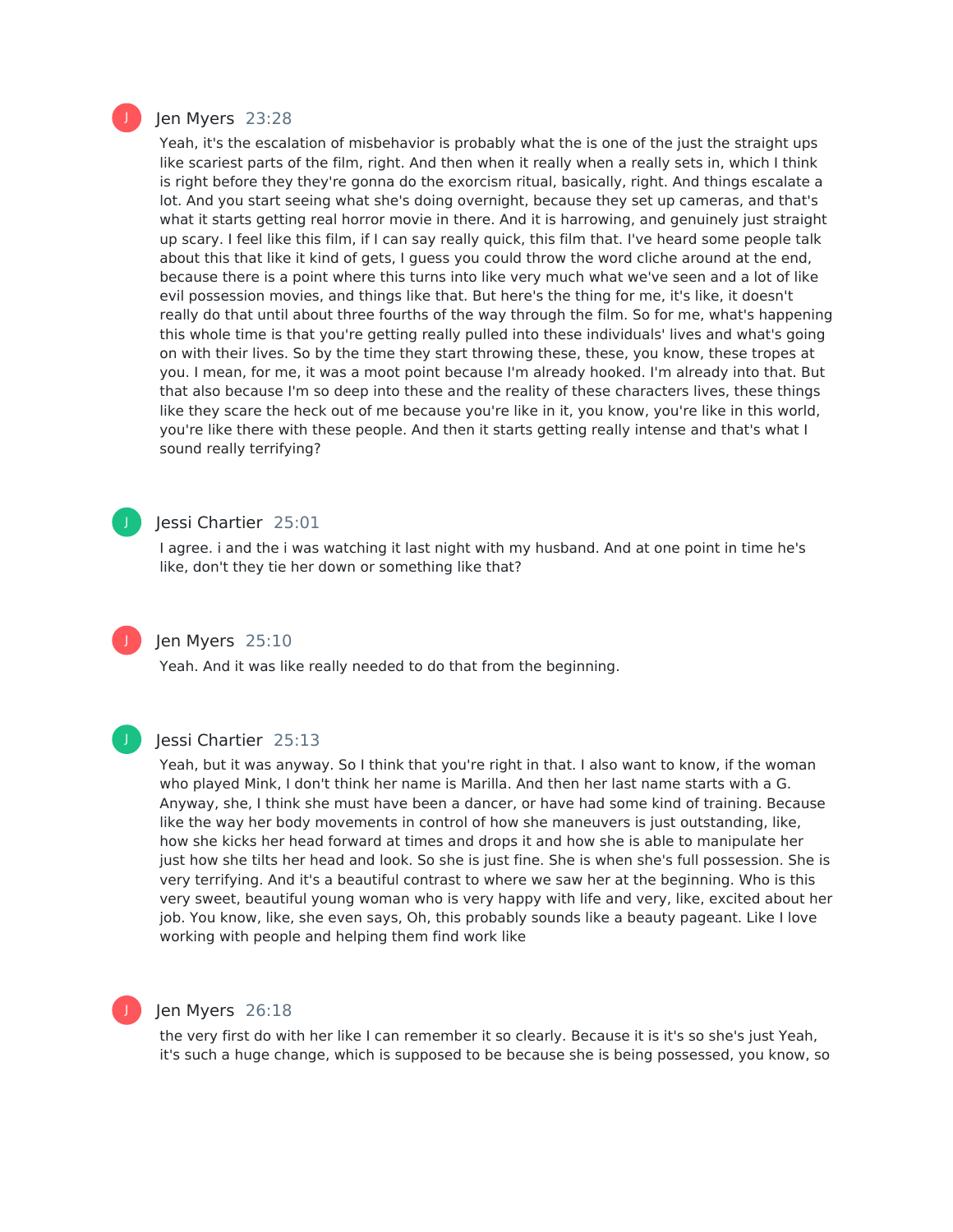in the middle of all this is when something really important happens. Should we say it? Yes. Nim dies, which is something else is really, you know, scary and it takes you aback so right. I guess I think I when I looked it up, I would say it's right before they're supposed to do the exorcism rituals. So you what you have going on is Mink is getting increasingly terrifying for lack of a better term. Also, really quickly, I just want to throw in a content warning that this does have a dog death and it's pretty awful. That's clearly not real, you know, this is a film. But in the world of the film, it's really not good. So something to be aware of as you are making your way through this film. But yeah, so like some really horrendous stuff is happening. And right before the ritual. Nim just dies in her sleep. And nobody knows why. And it's very unnerving that the character that we've been following throughout this whole film that we've connected to that was kind of like the grounded one, you know, that we trust to fix the situation. It's just suddenly gone. And we don't even know why.

#### Jessi Chartier 27:35

Yes. And I think the whole I remember watching this at the end. And again last night, and I remember the first time I watched it, the ending, which actually ends on NIMS last interview, like the first time I watch I was like, wow, that was a hard movie. Second time I watched it. I cried. Because NIMS so the final scene that you would think we'd be in a horror movie is not the final scene, like the final scene is NIMS last interview. And it is it's just it's so hard. She basically says, I don't know if I believe anymore. It doesn't quite say it that way. But that's what she says.

#### Jen Myers 28:19

Doesn't she essentially say like it might something along the lines of I don't know if it was ever real. Yes. And it's



J

J

#### Jessi Chartier 28:25

just like, and then she goes off camera and the camera holds there with credits going on and you can hear her crying in the background. And it is just ah



J

#### Jen Myers 28:38

yeah, it's really well it's just heavy. Just to like kind of wrap up like what happened the last kind of act of the movie is actually pretty straightforward for this type of movie. I feel like right like, like if you've seen any sort of demon possession films, like you probably know what happens. It doesn't end well. The exorcism ritual. Yeah, no, it doesn't end well, in fact, it ends as worse as it could or as bad as it could possibly end the exorcism ritual that which I think Santi leads Yes. And, you know, it has the same kind of thing where you think it might work for a while and then a very much it doesn't. And everybody dies horribly in the filmmakers, you know, cameras are knocked off and filmmakers are killed. And you know,

Jessi Chartier 29:19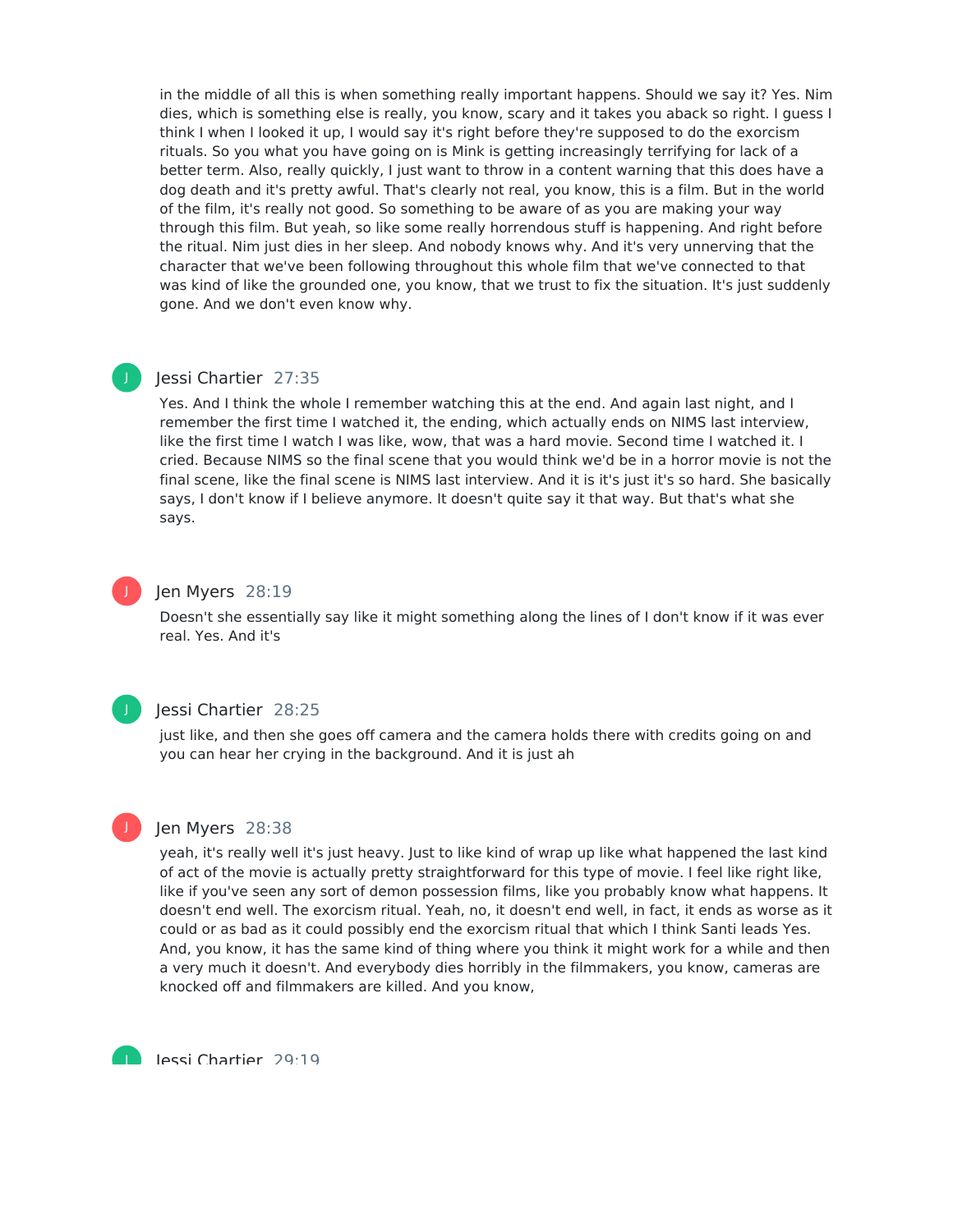Jessi Chartier 29:19

every Shakespearean everybody dies everybody dies. No,

#### Jen Myers 29:23

there's nobody gets out of here alive. It has knowing might. Oh, well. That's true. Well, but she nacre. Is she alive? Yeah, you're right. No, yeah. She is also like, clearly completely possessed at this point, you know, and just like evil wins, evil totally wins and so on. But it is fairly straightforward, right? But then, like you said, after all that, after everything has, you know, fallen apart, then you have that scene with them. And it really puts all that in into focus, where it's interesting. We just saw all this stuff happen that would lead to believe that she was right Eat, that this stuff is real that things happen. But she has lost her faith.

## J

J

J

J

J

#### Jessi Chartier 30:07

See, I read her last interview differently. I read her, So she says in her last interview, I don't know if this God that God has ever actually possessed me. And I think that's what she questions.

### Jen Myers 30:20

Oh, so I just think your connection to it. It's just

## Jessi Chartier 30:23

about her connection to it. And I think that is, to me, more heartbreaking. Because her sense of duty is so strong, and Noi, who did everything in her power to not be a shaman? And to push it on her sister, like she said things like, you learned that she said things the evil spirits and Mink say, do you know that? No, I would put like spells in your shoes to make you want to do this or to push this on you instead. Like so there's there. I mean, it's almost it's defeatist. It's just like, Oh, it is just so it's not like, just quiet. It's not just a sense of questioning the faith, its defeat, that she might not actually be a shaman. And its defeat that she might not be able to save anybody. And that all of this is because of Noi. And that's got to be so hard. Like it's just as it's just such a hard, heavy scene to just end a movie with. Like, if you love horror films, like the contrary, this is a movie that is not for you like because it is so heavy to watch with the family dynamics, and you up, but you know what I say I take that back, because you could probably watch it and enjoy it. But if you pay attention to the font family dynamics, it is a hard movie to watch.

#### Jen Myers 31:58

Yeah, I think you can watch this on kind of a surface level and just, you know, take the surface out of it and enjoy it. And that would be fine. But yeah, there's a lot going on underneath. And I think what you just described is kind of what we were talking about as the overall theme is like, you like you can't escape your inheritance and you can't escape. What the ancestor you know,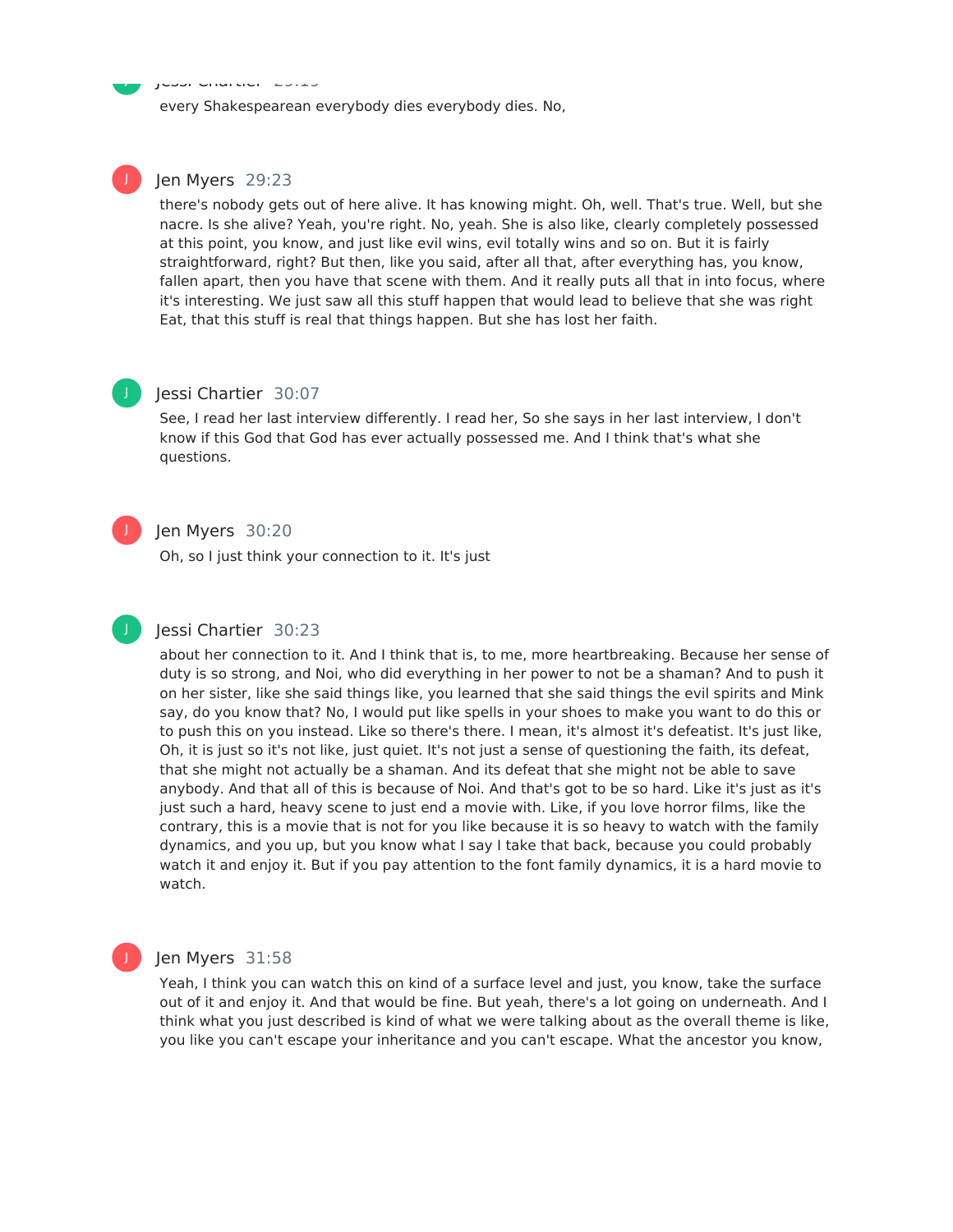the ancestors have done good or bad. And so like, yeah, because there is a very kind of fatalistic, nothing Nim could do, because it's not even something that she didn't do. It's just her coming to terms with the fact that she could never have done anything. Like it's it was lost from the beginning, basically, because of Noi's decisions. And that doomed not only her but Mink. And that's just it, there's you can't fix it. All the magic in the world is not going to be able to make that right. And yeah, that's a big thing. But it's also like, that's something that humans have told in stories for a very long time. It's not really a new idea. I think it's something that modern people don't maybe don't recognize in their stories, especially from like our perspective as Americans. Americans don't like stories like that. They don't like stories where the individual can't change the course of things. And this is from a very different perspective, where it's like, it doesn't matter what the individual does this is well, I guess it mattered a little bit what Noi does, but even that was in within a context, right? It's like everything is connected.

#### Jessi Chartier 33:26

J

J

Yeah. And I the thread that was that I saw between this. And also we saw this in La Llorona, as well is that you can't run away from your past as and you talk about like, the medium. So La Llorona was about, you can't run away from your past. And The Medium is you can't run away from your future. Yeah, and it's not necessarily. It's not necessarily a destiny thing. Like everything is destined, but you can't run away from who you are. You know, Noi knew she was a medium. So, but she constantly repressed it. The general Enrique was a war criminal. But he completely denied it, like so huge in his way. And so to Carmen, and because of that, you suffer, right? And there's this great scene where Noi says to Nim why are they punishing Mink? Why shouldn't they punish me? Yeah. And she just Nim kind of walks her over and sits her down and they have a sisterly conversation, but there's a hot minute where Nim just stares at her. And you can almost hear Nim thinking you are being punished. Like this is how you're being punished. Is you're watching your only living family member. be possessed, like of course that's your punishment. Right?

#### Jen Myers 34:51

It's just it's yeah, you know what it is interesting to compare this to our conversation of La Llorona, where we talked about the character Carmen who was denying her husband's actions the whole way through, does go through this journey of facing them. And in the end, like we kind of determined that her act of doing that kind of set everybody free in a way, nobody faces things in this and not entirely like, like, I don't want to say that Nim wasn't willing to face things. But it's possible that she didn't know what she had to face, which is not necessarily her fault. But it does mean in the end that she didn't face things either men like you, you described Noi was not facing things either. And and that sounds like the family she married into was not facing things, their brother who seems well intentioned, but not necessarily like on top of things. And this, you know, it feels like there's a lot of Yeah, not really reckoning with the reality of what's going on around them. And between them, you know, and then there's a whole thing with Mink's brother and all of that. So it's basically the same thing. And they don't make they don't get released in this. They don't make the right decisions to release themselves.



#### Jessi Chartier 36:01

No. And I would even argue that Maneet, who is the brother in this is just an innocent bystander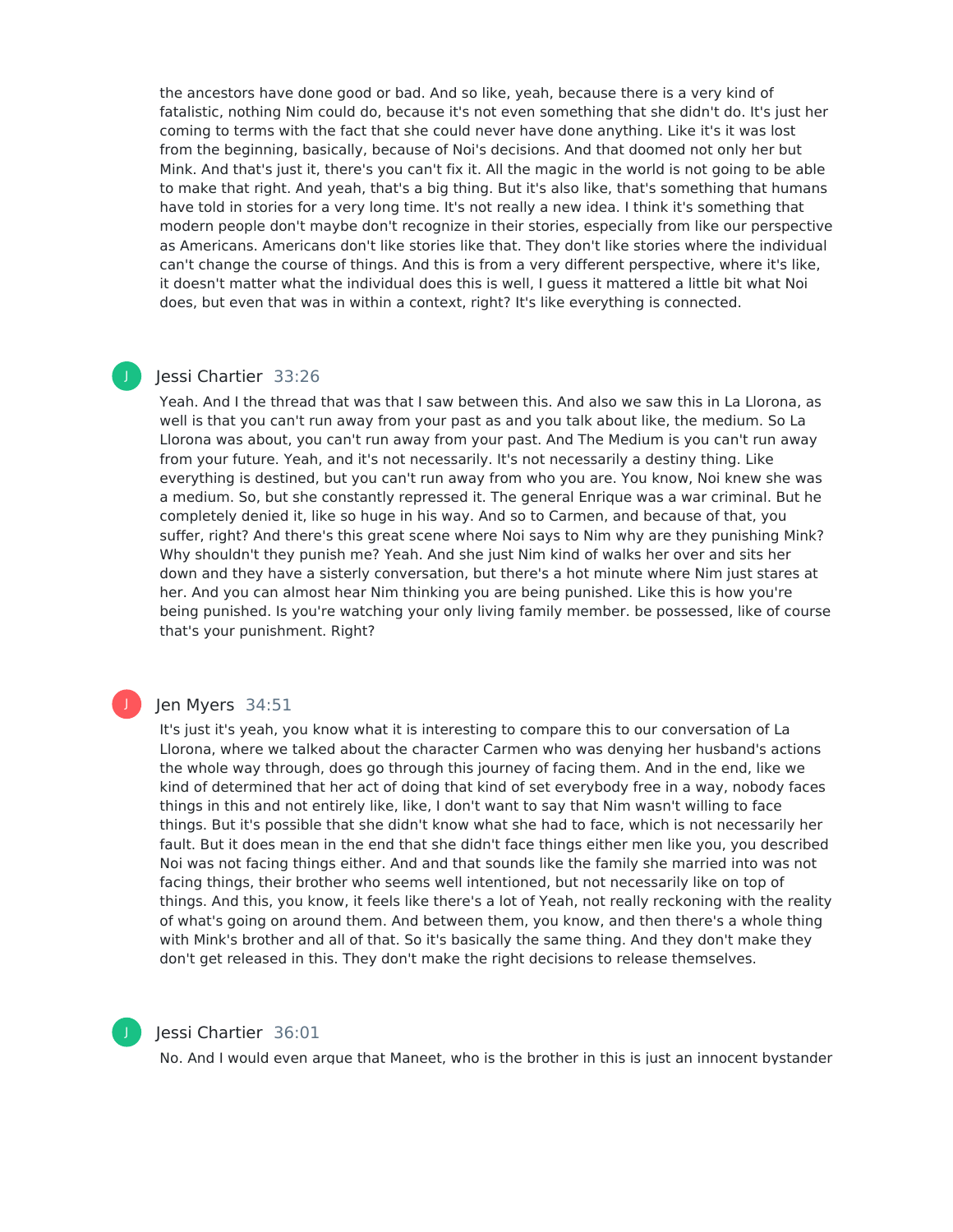like he, he may, he does, I think he does have his life together. But the this is a non-Western belief as well, like, Westerners are so convinced that if I do something badly, it's just going to hurt me. And that is never the case. But that is a very American thing to think is like I am so individualistic that if I do something, it's only going to hurt me. No, you are part of a community. And I think that we see that I think that Maneet represents that is that he is he and his wife and his kid are all affected very dramatically by this thing that they have nothing to do with, but they're part of the community. They're part of the family. That's a good so I think that even hits it harder is that like, when you deny who you are, you don't hurt just yourself and those immediate to you, you hurt everybody around you. You heard the whole community. Right.

No. And I would even argue that Maneet, who is the brother in this is just an innocent bystander

#### Jen Myers 37:09

Yeah. Which you know, and that's something I do want to make mention, like you said, we're coming this coming at this from a certain perspective, and it does feel like there is a Western tradition in horror films of demon possession that's usually couched in Catholicism, you know. And so like, we go off the recipe of The Exorcist. Right. And I think that's how we think about and when we see even new stories, they tend to follow like same beats that have been established and same, you know, kind of patterns, basically, and stakes of what people are engaging with in those films. And I think it was really interesting to, you know, kind of come from that tradition, and then see a film like this, that has a lot of, like we mentioned as a lot of the same beats, but a completely different story and theme underneath. And that, you know, doesn't I don't think is going through the same story, even though it has a lot of the same elements of stories that Western audiences might recognize, like, you know, everything we've talked about, I think, points that there's actually something else going on in here that is a lot deeper and takes into account, like what does it mean for modern communities to you know, accept or reject these type of old stories and their implications? And how do we deal with all of that?

#### J

J

#### Jessi Chartier 38:25

Yeah, yeah. I think that's why I was drawn to it, too. I mean, this reminded, well, we could talk about some of the other stuff, too. There's a lot of other films that are similar to this. You mentioned The Wailing earlier. I love The Wailing that was such a great film.

#### Jen Myers 38:39

Well, and yeah, I think that when we, you know, for anybody who's new to the podcast, we did a whole episode on The Wailing and our first season, right. I forget what episode it is, but go back and find that and so the director of the whaling co wrote, and I think co-produced this film. So in The Wailing also dealt with, you know, folk religion and shamanism and the same type of things. And so while the, I think The Wailing had a different storyline, and had some of the same elements of Yeah, pulling in all beliefs, and frankly, The Wailing also had a pretty fatalistic ending as well. So and talked about the connections between, you know, individuals and communities and within family. So I think that even the story, like why the storyline is different, a lot of the themes are very similar.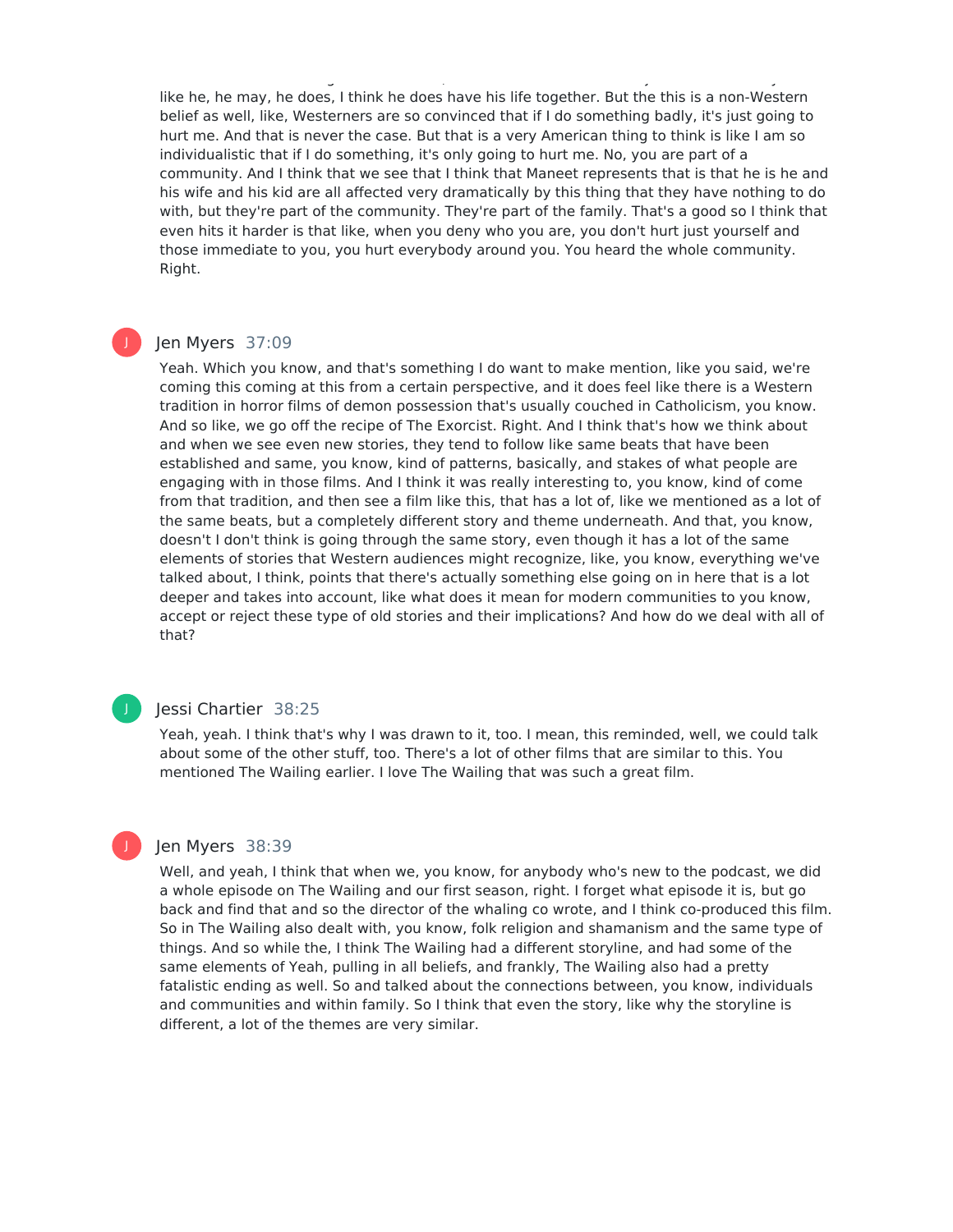#### Jessi Chartier 39:27

I agree. I agree. Well, if they like, if people like this, what else should they watch, Jen?

#### Jen Myers 39:34

I mean, I feel like kind of based on what we what I was just saying is that we do have to kind of mention The Exorcist in the context of conversation like this, especially coming from our perspective. And the and I don't say that and like well, I guess I have to mention the actresses as if I don't like The Exorcist. I do like The Exorcist. And I do think that it is another film that has it is very much a Western Catholic perspective on demon possession, but all also goes into themes beyond that, right? Where you have a story that is about kind of the inner struggles of an individual and the struggle with evil. And I think it can be an interesting counterpoint to this the Eastern perspective.

#### Jessi Chartier 40:15

Yeah, I think that I'm a huge fan. So if you like possession movies, this actually has nothing to do with the medium. But if you like possession movies, and you also like a good mystery, like a murder mystery, I highly recommend Fallen. It's an old school film with Denzel Washington that deals a little bit with possession as well. But I feel like there are so many, like, I'm really glad we paired this with La Llorona, because it was really about the family dynamic, you know. So there aren't a whole lot of possession movies that think that I can think of that deal with a family dynamic other than like, The Exorcist definitely does. Yes, The Wailing definitely does, and I haven't seen Shutter yet. So I need to, to, yeah,

#### Jen Myers 40:58

That's when I thought about Shutter, a little list of things that people might like pretty much because the director of The Medium directed Shutter. And so I think that's a little bit more in the sense if you want to explore some more Thai horror, if you want to kind of see how, you know, ghosts and spirits are expressed in in within that context. And also, I will be careful, though, that I'm talking about the original Thai Shutter, which of course, because this is what Hollywood likes to do, was remade, and I have never seen that one. But from everything I can gather about it, it sounds horrendous. So if you will watch Shutter make sure you watch the original Thai version, and it's got that has some you know, like The Medium, I feel like it's got some genuinely really scary elements to it. content warning, that one has some sexual assault themes in there as well, just to be aware of, but yeah, if you want to explore more about Thai horror, I feel like that's the natural next step is Shutter.

#### Jessi Chartier 41:52

So many good movies, we got to watch. As we close out here, Jen, what was one of your favorite parts about the movie?



J

J

J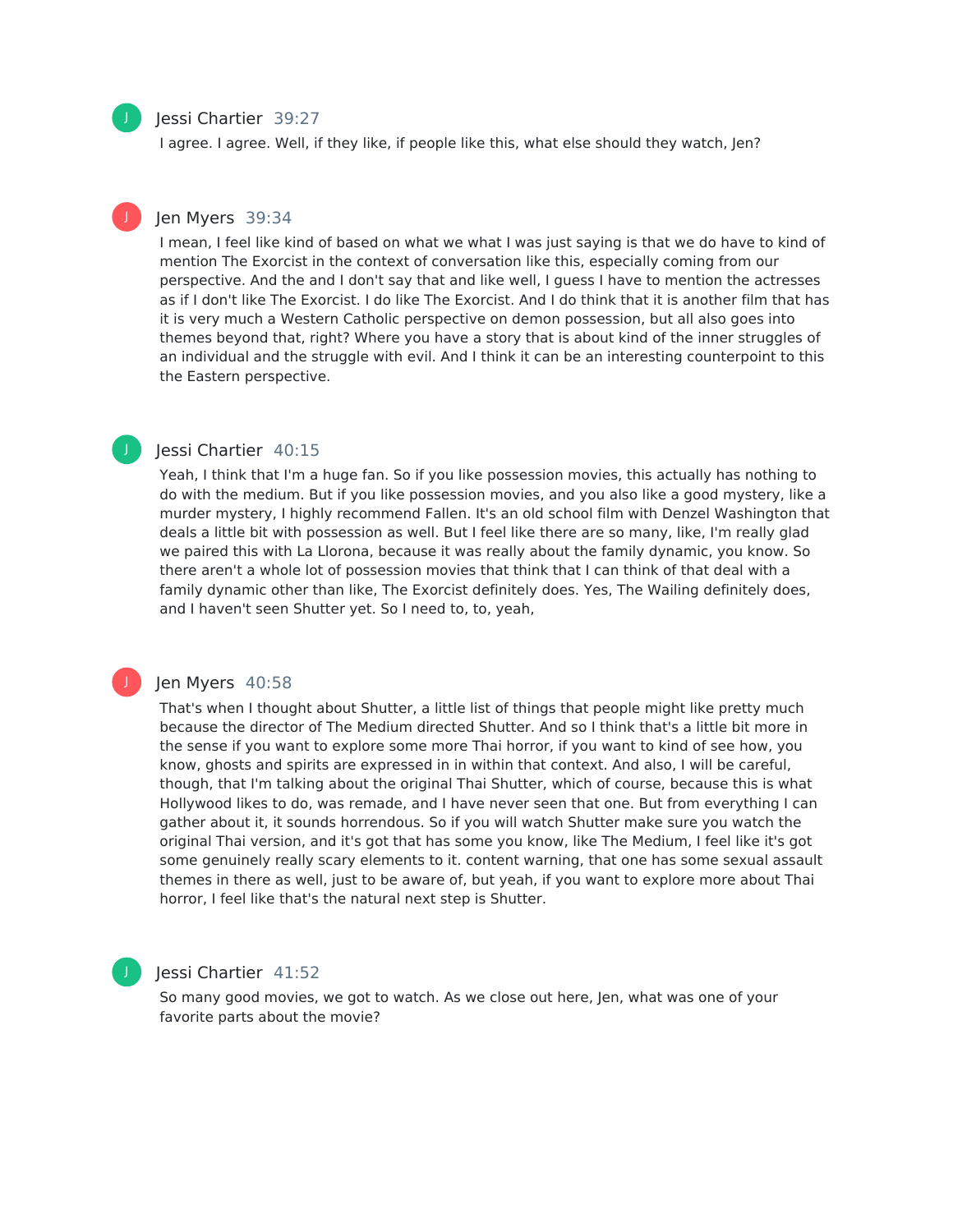

J

#### Jen Myers 41:58

That's a really good question. This isn't like a specific favorite part. But I really feel the thing I liked most about this was the character of Nim, because I think she's just a really a unique character. But you know, she has, she really came across as a really fully fleshed out individual, and I don't think there's been a lot of characters like her and film, so I just liked, honestly kind of spending time with her. I would say another thing too, and we didn't get into a lot of this. And I think that's fine. But the whole fact that this is a fake documentary, which is like kind of technically under the umbrella of found footage, you know, that's something a topic I think we're gonna take on in later episodes, but I also really liked this film probably did that in a very elegant, stylized way. And it's also it's just, we didn't get into this, but it's a really beautiful film. Like it's really well done. This is not a metallurgist. Yes, this is not like a lo-fi. You know, this is what our our filmmakers run around with some sort of little digital camera, and we piece together all this found footage, it is not that type of fake documentary. This is a really gorgeous, well put together film, and I just really liked that aspect about it, too. Yeah,

#### Jessi Chartier 43:11

I love that too. And trying to pinpoint anything in particular that stood out to me because there's just like so many threads and themes. I think I agree with you, I think when I loved him as a character, and I also I loved how they portrayed Nim, Noi and Maneet. No, I've got to look up his name characters. Maneet. How good the acting was, first off, let's just talk about that. Or maybe not. But that was one of my things. The acting in this whole thing was so good. The relationship of the siblings was so real, and so comfortable, and so distant at the same time. Like it, they just felt like siblings. They just felt like siblings to me, and I just I the acting across the board was just great. So I would say that those are my favorite things. So good. Well, I'm excited for us to chat about our next movies. The next time we meet, we're doing a whole theme on we talked a little bit this time around about some of the ancestral beliefs. We also, you know, kind of a sub theme of the past movies we watched for this month with La Llorona and The Medium were kind of this idea of folk stories or history, like folk traditions and beliefs. And next time we get to talk about fairy tales, so I'm really looking forward to that. Talking about some like Hansel and Gretel company of wolves, that kind of thing.

#### Jen Myers 44:53

Although quick note. Oh, yeah, no, that's right. I totally forgot what we're doing next. We are doing See how exciting I just looked at our list. And I just remember I had in mind when you're doing something else is like, oh, no, yeah, I'm excited about this because this is an area that I've always been really drawn to. So I think it'll be really fun to talk about.

We have a website at quietlittlehorrors.com You can find links to all our episodes streaming and



J

#### Jessi Chartier 45:13

I think so too. Well, if people want to find out more about us, Jen, where do they go?



Jen Myers 45:18